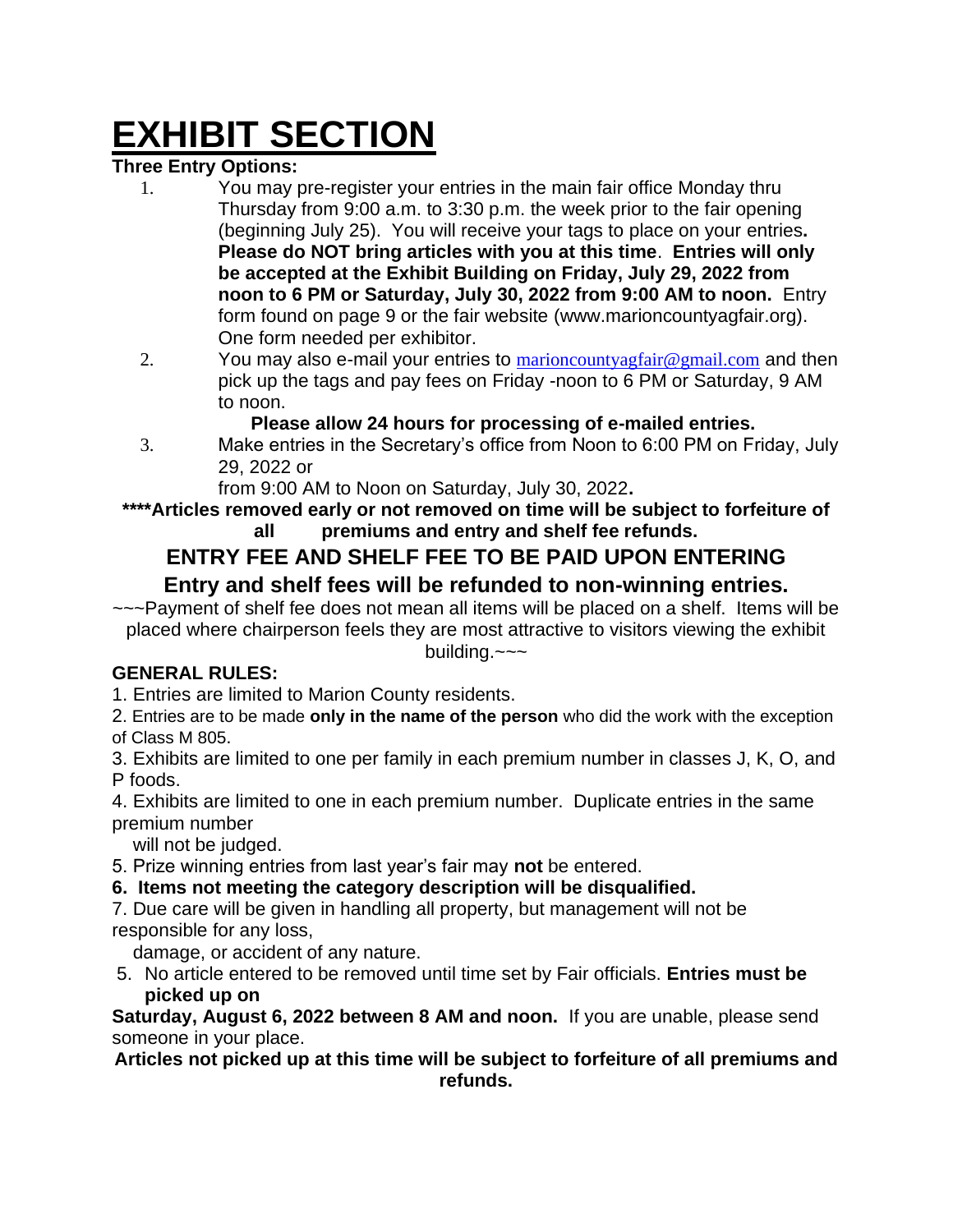**JUDGING: Saturday, July 30, 2022 at 3:00 PM. The Exhibit Building will be closed to the public at 12 noon and remain closed until judging is completed.**

Exhibit building will re-open to the public at approximately 6:00 PM.

Exhibit Building Hours Friday, July  $29<sup>th</sup>$  – Noon to 6:00 PM (entries accepted) Saturday, July  $30<sup>st</sup> - 9:00$  AM -Noon (entries accepted) Judging 3:00 PM (closed to public) Saturday, July  $30^{st}$  – after judging (approximately) 6:00 PM – 9:00 PM Sunday, July  $31<sup>st</sup> - 12:00$  PM to 9:00 PM Monday, August 1st – 9:00 AM – 9:00 PM Tuesday, August 2nd – 4:00 PM – 9:00 PM Wednesday, 3<sup>rd</sup> - 4:00 PM - 9:00 PM Thursday, August  $4<sup>th</sup> - 4:00$  PM – 9:00 PM Friday, August  $5<sup>th</sup> - 4:00$  PM – 10:00 PM Saturday, August  $6^{th}$  – 8:00 AM – Noon (ENTRY PICK UP)

### **CLASS V-3 MISCELLANEOUS**

**Amount offered**: \$15.00 **Entry Fee:** \$1.00 **Shelf Fee:** \$1.00 Premiums to be awarded as follows: 1<sup>st</sup> \$6.00, 2<sup>nd</sup> \$5.00, 3<sup>rd</sup> \$4.00

500 I want to enter this but there is no category for it.

### **CLASS J AGRICULTURAL PRODUCTS**

**Amount offered:** \$180.00 **Entry Fee:** \$1.00 **Shelf Fee:** \$1.00 **Premiums to be awarded as follows:** 1<sup>st</sup> \$6.00, 2<sup>nd</sup> \$5.00; 3<sup>rd</sup> \$4.00. **-ALL BUNDLES TO BE 3- 4 INCHES ACROSS MIDDLE OF BUNDLE. ALL CONTAINERS MUST** 

**HAVE LIDS.-**

541  $\frac{1}{2}$  - gallon wheat in glass container with lid  $\frac{547}{547}$  longest ear of corn

542 ½ - gallon soybeans in glass container w/lid 548 tallest corn stalk, roots removed  $543 \frac{1}{2}$  - gallon clover seed in glass container w/lid  $549$ tallest sunflower, roots removed

544 1 pint popcorn in glass container with lid 550 largest sunflower head

- 545 most pods on a soybean plant 551 1 bundle of hay, in plastic bag
- -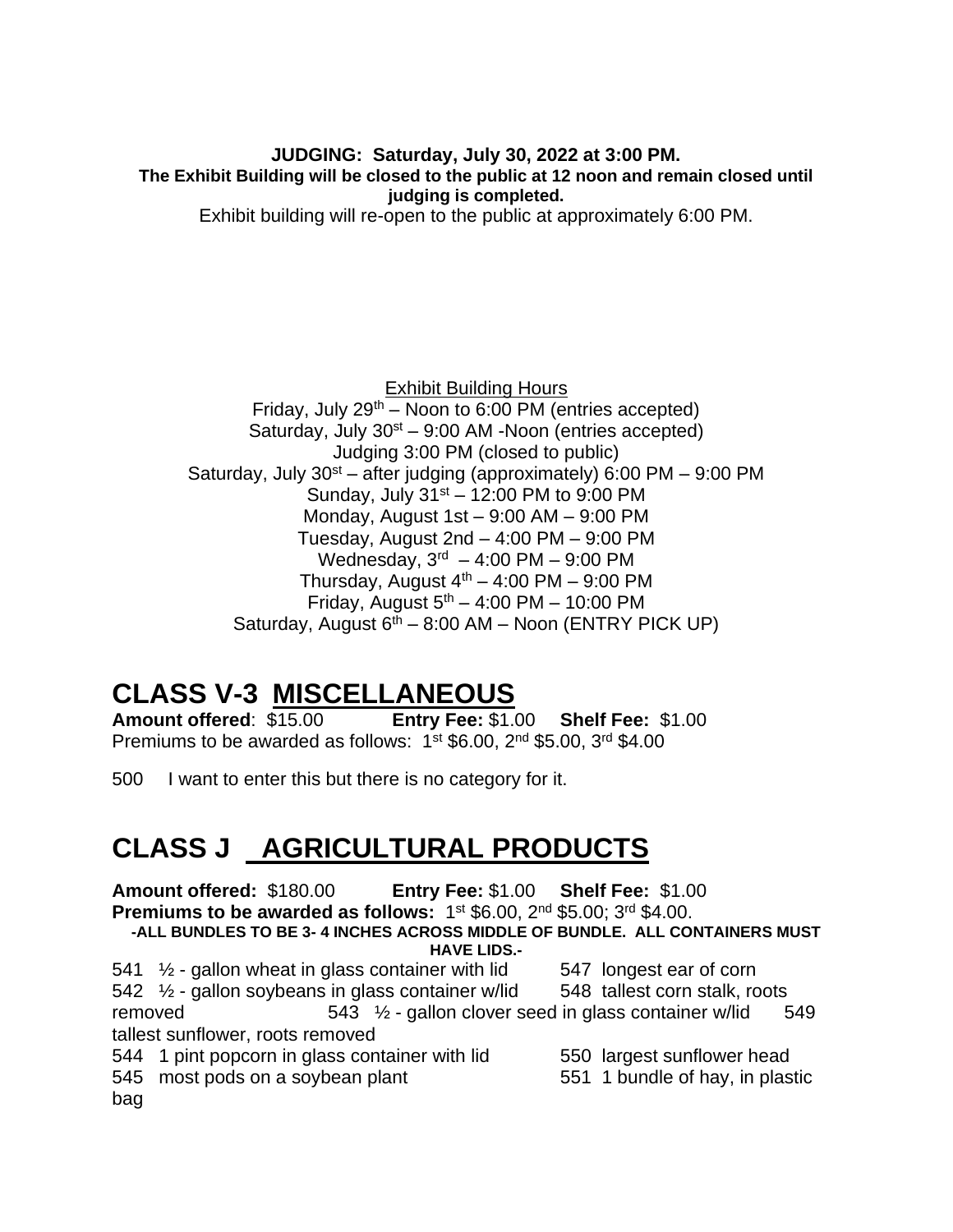### **CLASS J GARDEN PRODUCTS**

**Amount offered: \$522.00 Entry Fee:** \$1.00 **Shelf Fee:** \$1.00 **Premiums to be awarded as follows:** 1<sup>st</sup> \$7.00, 2<sup>nd</sup> \$6.00, 3<sup>rd</sup> \$5.00 **ALL EXHIBITS MUST HAVE BEEN GROWN IN THE CURRENT YEAR BY THE EXHIBITOR. ALL EXHIBITS SHOULD BE IN ZIPLOCK BAG, IF POSSIBLE**

- 553 5 red potatoes
- 554 5 white potatoes 568 5 garden beets
- 555 1 dozen green beans 569 5 okra pods
- 556 1 largest tomato 570 1 summer squash
- 557 5 red tomatoes 571 1 pumpkin or winter squash
- 558 5 yellow tomatoes 572 any vegetable not listed
- 559 5 cucumbers 573 melon
- 560 5 green peppers 574 5 stalks rhubarb
- 561 5 yellow banana peppers 575 2 dill heads
- 562 5 hot peppers 576 5 garlic bulbs
- 563 5 ear sweet corn 577 herb collection, at least 3
- 
- 

- 
- 
- 
- 
- 
- 
- 
- 

creative)

- 566 head of cabbage 580 best scarecrow
- 
- 
- 564 5 onions, not peeled 578 vegetable oddity or freak
- 565 plate of broccoli 579 best dressed vegetable (be
	-
- 567 5 carrots 581 1 dozen lima beans or black-eyed

### peas

### **CLASS J GARDEN EXHIBIT**

**Amount Offered: \$148.00 Entry Fee:** \$7.00 **Shelf Fee:**  \$4.00 **Premiums to be awarded as follows:** 1<sup>st</sup> \$28.00, 2<sup>nd</sup> \$24.00, 3<sup>rd</sup> \$22.00

**THIS EXHIBIT WILL BE JUDGED ON QUALITY OF PRODUCE AND AT LEAST TEN (10) DIFFERENT VARIETIES FROM THE GARDEN.** *-LIMIT ONE EXHIBIT TO EACH FAMILY-*

583 Exhibit grown by youth 584 Exhibit grown by adult

## **CLASS K HORTICULTURE**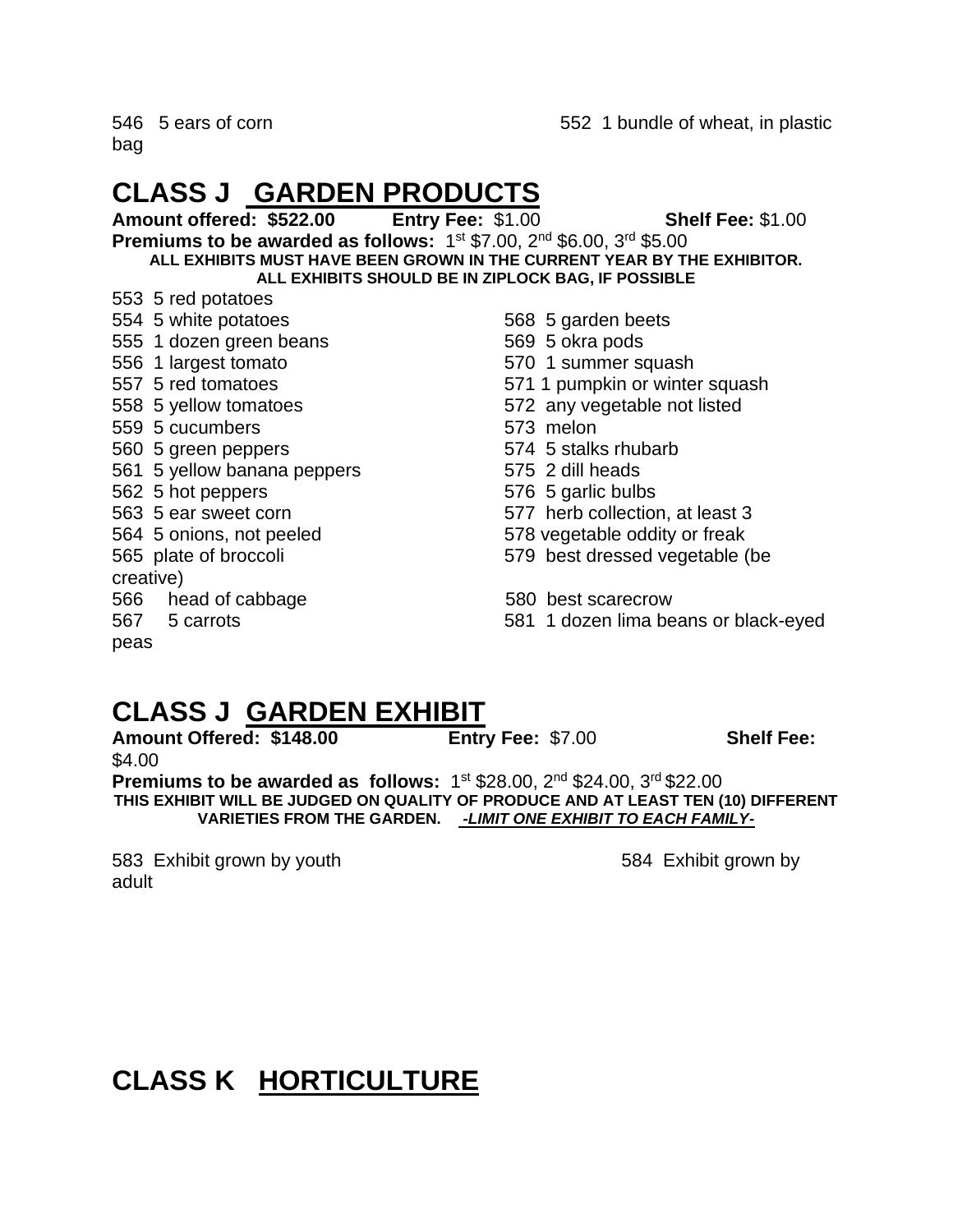\$1.00

**Premiums to be awarded as follows:** 1<sup>st</sup> \$6.00, 2<sup>nd</sup> \$5.00, 3<sup>rd</sup> \$4.00 **-5 SPECIMENS ALL IN ZIPLOCK BAG, UNLESS OTHERWISE STATED-**

- 586 5 Peaches 593 1 pint of other berries
- 587 5 Apples 594 1 dozen persimmons
- 588 plate of grapes 595 1 dozen hazelnuts, 1 cracked open
- 589 plate of pears 596 1 dozen hickory nuts, 1 cracked
- open
- 590 plate of wild cherries 597 1 dozen pecans, 1 cracked open
- 591 1 pint of plums 598 1 dozen walnuts, 1 cracked open
- 592 1 pint of blackberries

### **CLASS L FLORICULTURE**

**Amount offered: \$355.00 Entry Fee:** \$1.00 **Shelf Fee:** \$1.00 **Premiums to be awarded as follows:** 1<sup>st</sup> \$6.00, 2<sup>nd</sup> \$5.00, 3<sup>rd</sup> \$4.00

**~~~NAMES OF PLANTS MUST BE ATTACHED TO EACH ENTRY~~~**

#### **Live Potted Plants**

- 600 African Violet 606 Philodendron
- 
- 
- 
- arrangement
- 
- 
- prize
- 
- 601 Cacti 607 hanging potted plant
- 602 Coleus 608 Fairy garden
- 603 Fern 609 decorative outdoor potted
- 604 Geranium 610 any other potted plant
- 605 Petunia 611 Champion Plant Overall \$10.00

#### **Arrangements - Fresh, Silk or Dried**

- least 2
- 613 Marigold bouquet, fresh types of fresh flowers
- 
- 

swag

- 
- 

arrangement

618 Daisy bouquet, fresh

612 Gladiola bouquet, fresh 619 All 1 color arrangement using at

- 614 Rose bouquet, fresh 620 arrangement for dining room table
- 615 Wild flower bouquet, fresh 621 dried arrangement, wreath or
- 616 Mixed bouquet, fresh 622 silk Christmas arrangement
- 617 Zinnia bouquet, fresh 623 miscellaneous flower

### **CLASS M AMATEUR PHOTOGRAPHY**

**Amount Offered: \$700.00 Entry Fee:** \$1.00 **Shelf Fee:** \$1.00 **MOUNTED OR UNMOUNTED (NO FRAMES OR GLASS)**

**Amount offered: \$195.00 Entry Fee:** \$1.00 **Shelf Fee:**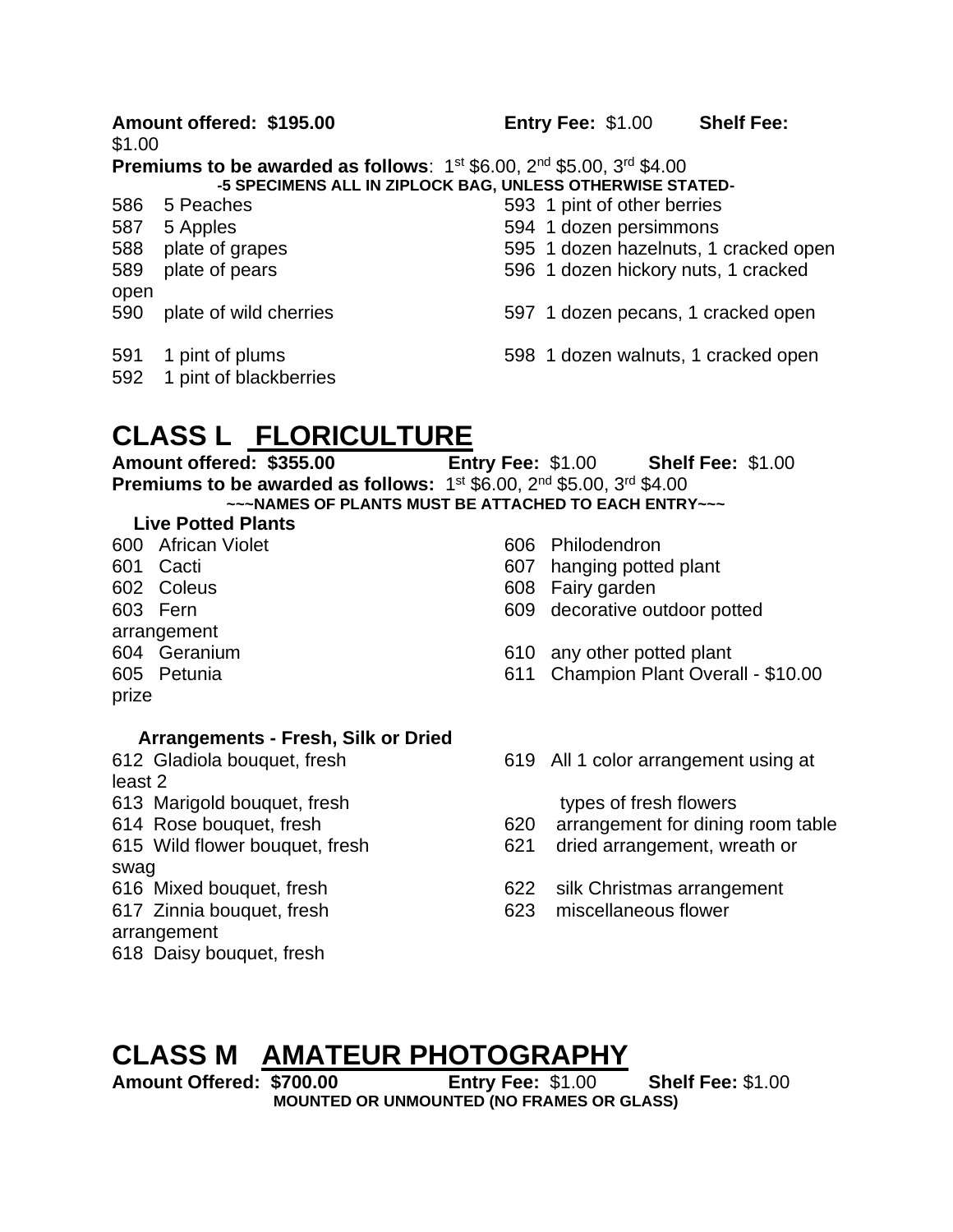#### **ANY SIZE PHOTO UP TO 8 X 10 PICTURES MUST HAVE BEEN TAKEN WITHIN LAST YEAR ONE ENTRY PER PERSON, PER ENTRY NUMBER, PICTURES MUST HAVE BEEN TAKEN BY EXHIBITOR. Place photos in plastic bag or protective plastic sleeve.**

**Premiums to be awarded as follows:** 1<sup>st</sup> \$6.00, 2<sup>nd</sup> \$5.00, 3<sup>rd</sup> \$4.00

- 635 child/children 658 sports
- 636 people 659 flowers
- 637 portrait, snapshot size, black & white 660 flowers (close-up)
- 638 portrait, snapshot size, color 661 birds
- 639 portrait, 5x7 or 8x10, black & white 662 butterflies
- 640 portrait, 5x7 or 8x10, color 663 insects (not butterflies)
- 641 multiple generations 3 or more 664 animals (pets)
- 642 agriculture subject/ scene 665 animals (farm)
- 
- 644 spring scene/scenery 667 animals (zoo)
- 645 summer scene/scenery 668 country school
- 
- 647 winter scene/scenery 670 vacation photo
- 648 country scene 671 religious
- 649 nature scene (all natural) 672 everyday activity
- 650 cityscape 673 work
- 651 sunsets or sunrises 674 in the car
- 652 storm clouds 675 love
- 653 clouds, (not storm) 676 selfie
- 
- 
- 
- mounted, & captioned
- 657 action (not sports) 680 miscellaneous
- 
- 
- 
- 
- 
- 
- 
- 
- 643 barns 666 animals (wildlife)
	-
	-
- 646 fall scene/scenery 669 landmarks/monuments
	-
	-
	-
	-
	-
	-
	-
- 654 patriotic 677 at the fair
- 655 holiday 678 most unique
- 656 winter fun 679 4-8 pictures that tell a story,
	-
	- 681 Champion Photograph \$10.00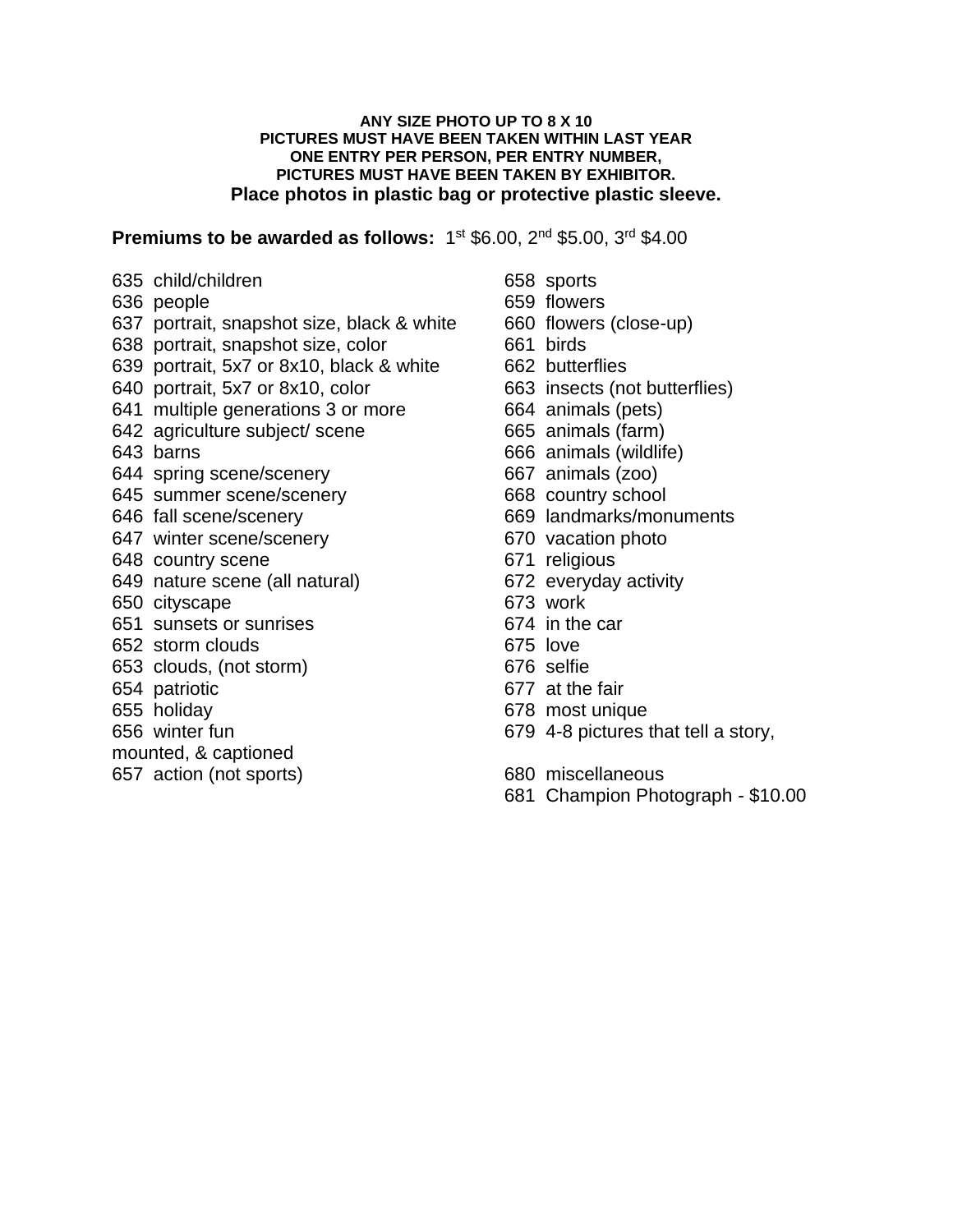### **CLASS M FINE ARTS NEEDLEWORK**

**Amount Offered: \$468.00 Entry Fee:** \$1.00 **Shelf Fee:** \$1.00

**Premiums to be awarded as follows:** 1<sup>st</sup> \$7.00, 2<sup>nd</sup> \$6.00, 3<sup>rd</sup> \$5.00

(Item **must** be made by person exhibiting)

- 685 counted cross stitch item 698 handmade tote bag
- 686 counted cross stitch, unframed article 699 knitted or crocheted winter wear item
- 687 crocheted item, home décor 700 non-quilted wall hanging
- 
- 
- 690 pillowcases, decorated 703 kitchen use item or set
- 
- 692 crocheted article of clothing 705 handmade purse
- 
- 694 knitted article of clothing 707 handmade toy
- 695 sweatshirt or t-shirt, decorated 708 crocheted doily
- 696 holiday tablecloth, runner or scarf 709 stuffed animal
- 697 non-holiday tablecloth, runner or scarf 710 any handmade article not listed
- 
- 
- 688 embroidery item 701 child's clothing item or outfit
- 689 pillow, decorated 702 woman's clothing item or outfit
	-
- 691 crocheted item 704 handmade or embellished apron
	-
- 693 knitted item 706 handmade doll
	-
	-
	-
	-

### **CLASS M HANDICRAFT**

**Amount Offered: \$745.00**

**Entry Fee:** \$1.00 **Shelf Fee:** \$1.00 **Premiums to be awarded as follows:** 1<sup>st</sup> \$6.00, 2<sup>nd</sup> \$5.00, 3<sup>rd</sup> \$4.00

|      | OIL OR ACRYLIC PAINTING | <b>WOODWORKING</b>                           |
|------|-------------------------|----------------------------------------------|
|      | 725 abstract            | 730 carved or whittled item                  |
|      | 726 flowers             | 731 decorative painted wood                  |
|      | 727 portrait            | 732 handmade item                            |
|      | 728 scenery             | 733 scroll saw work                          |
|      | 729 still life          | 734 toy made of wood                         |
|      | <b>WATER COLOR</b>      | <b>SCRAPBOOKING</b> – Single or Double pages |
| only |                         |                                              |
|      | 735 flowers             | 738 general                                  |
|      | 736 scenery             | 739 holiday                                  |
|      | 737 still life          | 740 special event or celebration             |
|      | <b>DRAWING</b>          | 741 vacation                                 |
|      | 742 pastel or chalk     |                                              |
|      | 743 pen or ink          |                                              |
|      | 744 pencil or charcoal  |                                              |
|      |                         |                                              |

**~~~Must be work of the exhibitor~~~**

745 Champion overall - \$10.00

#### **OTHER CRAFTS – May include needlework**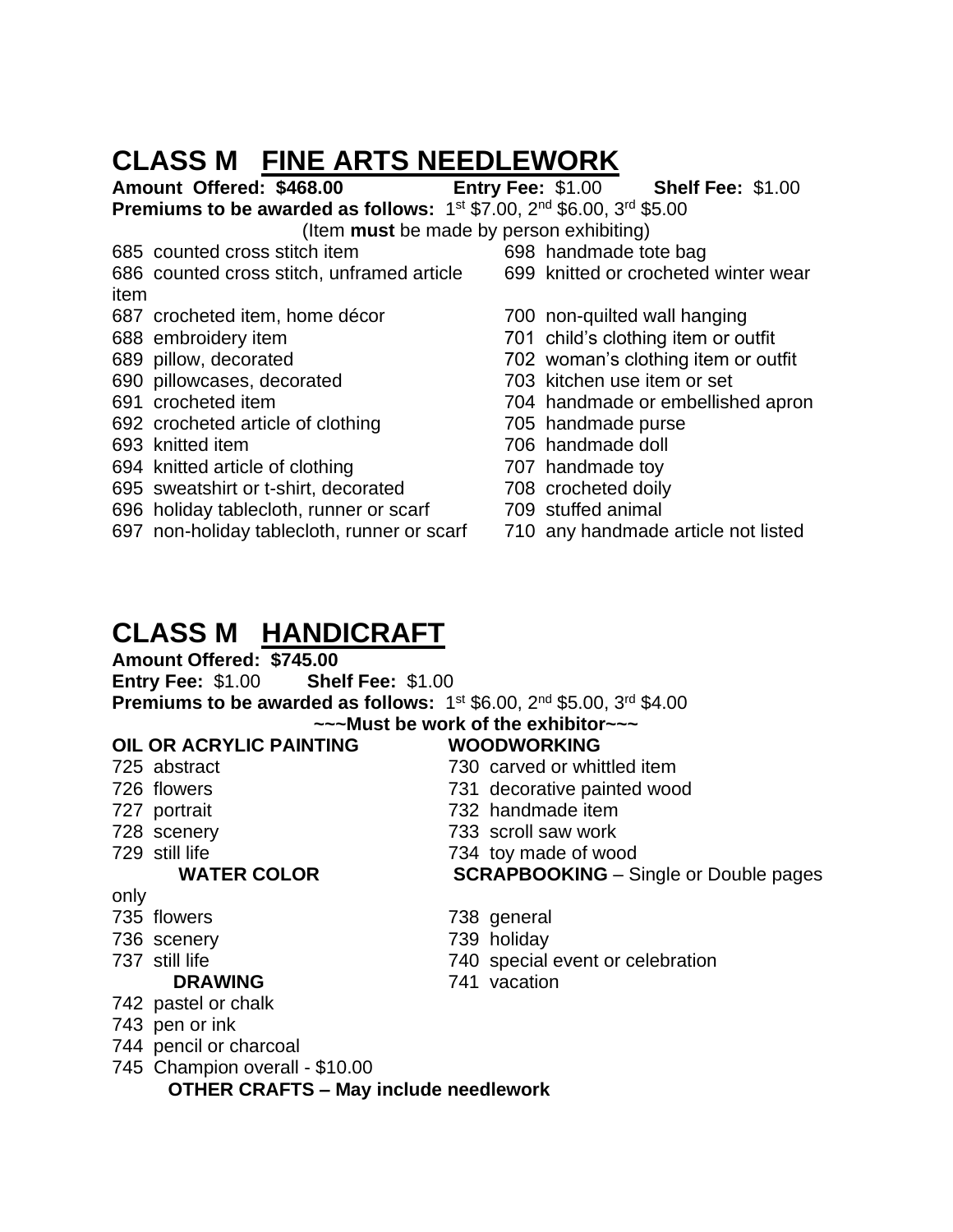- 
- 747 decorative painted item 762 Christmas painted sign
- 
- 
- 
- 
- recycled items
- 
- sweatshirt (not purchased)
- 753 handmade basket, not woven 768 Christmas item, not listed
- 
- 
- 756 craft made from recycled items 771 Patriotic/Americana decoration
- 757 craft made from natural materials 772 Thanksgiving decoration
- 
- 759 miscellaneous handicraft, not listed 774 other paper craft
- 760 hand-lettered painted sign
- 746 clay item 761 wooden sign with saying
	-
- 748 mason jar craft 763 Christmas stocking
- 749 beaded item 764 Christmas craft from recycled items
- 750 handmade jewelry 765 mini decorated Christmas tree
- 751 barn quilt 766 Christmas ornament made from
- 752 handmade basket, woven 767 Ugly Christmas sweater or
	-
- 754 grapevine wreath 769 Easter decoration
- 755 miscellaneous wreath 770 Halloween decoration
	-
	-
- 758 gourd craft 773 Valentine decoration
	-

### **CLASS M RUGS AND QUILTS**

**Amount Offered: \$966.00 Entry Fee:** \$4.00 **Shelf Fee:** \$2.00 **Premiums to be awarded as follows:** 1<sup>st</sup> \$14.00, 2<sup>nd</sup> \$12.00, 3<sup>rd</sup> \$10.00 **ALL ENTRIES MUST BE MADE BY THE EXHIBITOR! (EXCEPTION CLASS #805) We welcome all quilts but please let Show Superintendent know if quilting was done by a third party.**

|         | 780 handmade rug                                          |     | 794 appliquéd quilt – machine    |
|---------|-----------------------------------------------------------|-----|----------------------------------|
| quilted |                                                           |     |                                  |
|         | 781 pieced wall hanging - hand quilted                    |     | 795 cross-stitch quilt – hand    |
| quilted |                                                           |     |                                  |
|         | 782 pieced wall hanging – machine quilted                 |     | 796 cross-stitch quilt - machine |
| quilted |                                                           |     |                                  |
|         | 783 any other wall hanging (must be stitched in some way) |     | 797 embroidered quilt - hand     |
| quilted |                                                           |     |                                  |
|         | 784 crocheted afghan                                      | 798 | embroidered quilt -              |
|         | machine quilted                                           |     |                                  |
|         | 785 crocheted baby afghan                                 | 799 | pieced quilt – hand quilted      |
|         | 786 knit afghan                                           | 800 | pieced quilt - machine           |
| quilted |                                                           |     |                                  |
|         | 787 knit baby afghan                                      | 801 | sampler quilt – hand quilted     |
|         | 788 baby quilt - hand quilted                             | 802 | sampler quilt – machine          |
| quilted |                                                           |     |                                  |
|         | 789 any other baby quilt                                  | 803 | tied quilt                       |
| 790     | bedspread, any kind                                       | 804 | best quilting on a large quilt   |
| 791     | landscape/scenery quilt                                   | 805 | any quilt over 50 years old,     |
|         | with typed history                                        |     |                                  |
|         | 792 miniature quilt                                       | 806 | Champion Quilt - \$20.00         |
|         |                                                           |     |                                  |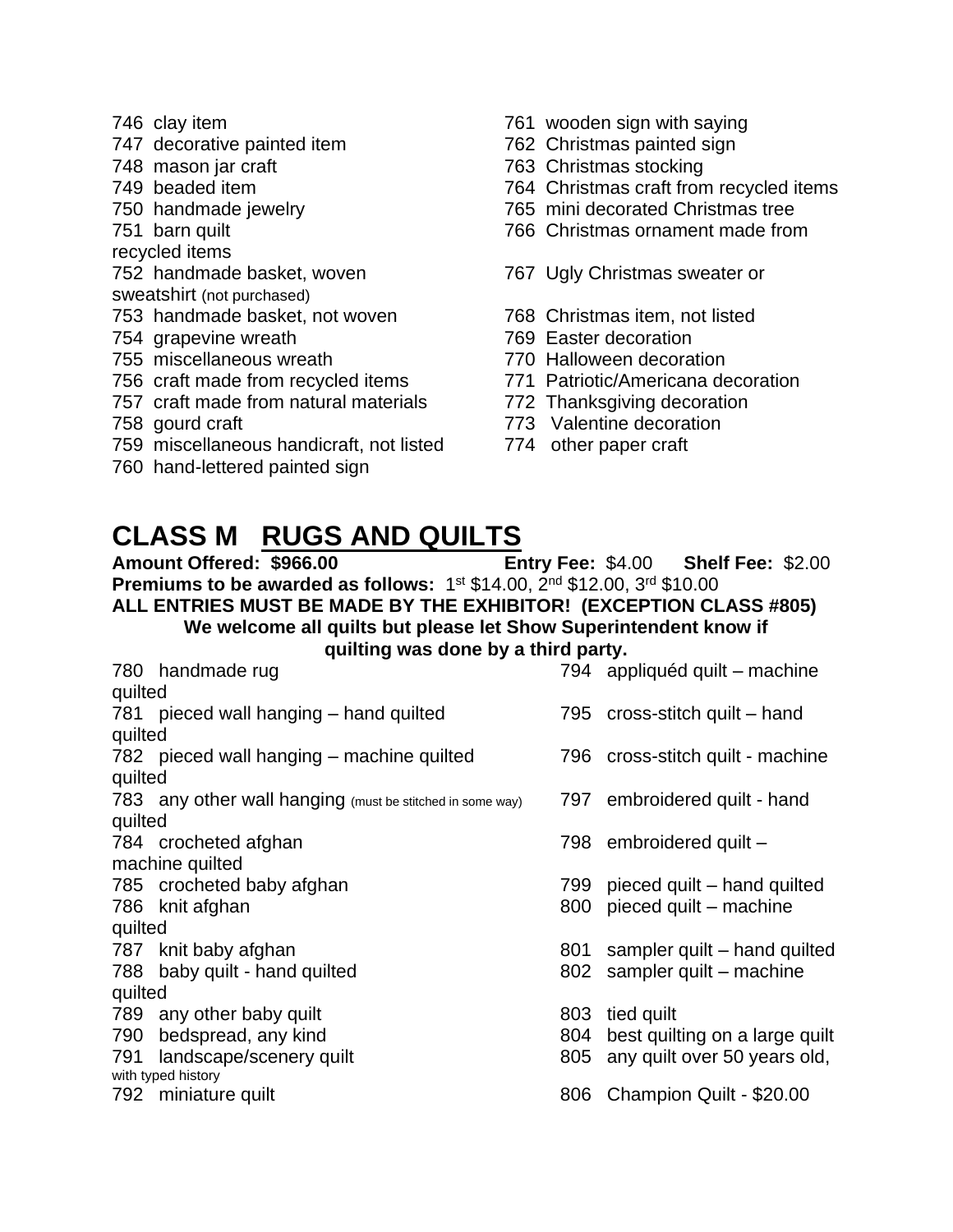## **CLASS N EDUCATIONAL & NATURE HISTORY SCHOOL EXHIBIT**<br>
\$1,440.00 Entry Fee: \$1.00

**Amount Offered: \$1,440.00 Entry Fee:** \$1.00 **Shelf Fee:** \$1.00 **Premiums to be awarded as follows:** 1<sup>st</sup> \$6.00, 2<sup>nd</sup> \$5.00, 3<sup>rd</sup> \$4.00

 **GENERAL RULES**

**1. All entries must be done in Marion County within the past year.**

**2. Colored pictures must be original not a preprinted page or coloring book page.**

| Daycare/Pre K                                                                           |     |                                       |     |                       |  |
|-----------------------------------------------------------------------------------------|-----|---------------------------------------|-----|-----------------------|--|
| 810 penmanship                                                                          | 812 | paper craft/art, cut or torn          |     |                       |  |
| 811 colored picture                                                                     | 813 | free hand drawing                     |     |                       |  |
| Kindergarten                                                                            |     | 1 <sup>st</sup> Grade                 |     | $2nd$ Grade           |  |
| 814 penmanship                                                                          |     | 826 penmanship                        |     | 838 penmanship        |  |
| 815 free hand drawing                                                                   |     | 827 free hand drawing                 | 839 | free hand             |  |
| drawing                                                                                 |     |                                       |     |                       |  |
| 816 colored picture                                                                     |     | 828 colored picture                   |     | 840 colored picture   |  |
| 817 water color picture                                                                 | 829 | water color picture                   | 841 | water color           |  |
| picture                                                                                 |     |                                       |     |                       |  |
| 818 colored chalk picture                                                               |     | 830 colored chalk picture             |     | 842 colored chalk     |  |
| picture                                                                                 |     |                                       |     |                       |  |
| 819 paper art, cut or torn                                                              | 831 | paper art, cut or torn                |     | 843 paper art, cut or |  |
| torn                                                                                    |     |                                       |     |                       |  |
| 820 waste material craft                                                                |     | 832 waste material craft              |     | 844 waste material    |  |
| craft                                                                                   |     |                                       |     |                       |  |
| 821 any painted project                                                                 |     | 833 any painted project               |     | 845 any painted       |  |
| project                                                                                 |     |                                       |     |                       |  |
| 822 Lang. Story, Poem, Report, etc. 834 Lang. Story, Poem, Report, etc.846 Lang. Story, |     |                                       |     |                       |  |
| Poem, Report, etc.                                                                      |     |                                       |     |                       |  |
| 823 Math project or picture                                                             |     | 835 Math project or picture           | 847 | Math project or       |  |
| picture                                                                                 |     |                                       |     |                       |  |
| 824 Science poster or picture                                                           |     | 836 Science poster or picture         |     | 848 Science poster    |  |
| or picture                                                                              |     |                                       |     |                       |  |
| 825 Soc. Studies pic, poster, project                                                   |     | 837 Soc. Studies pic, poster, project |     | 849 Soc. Studies pic, |  |
| poster, project                                                                         |     |                                       |     |                       |  |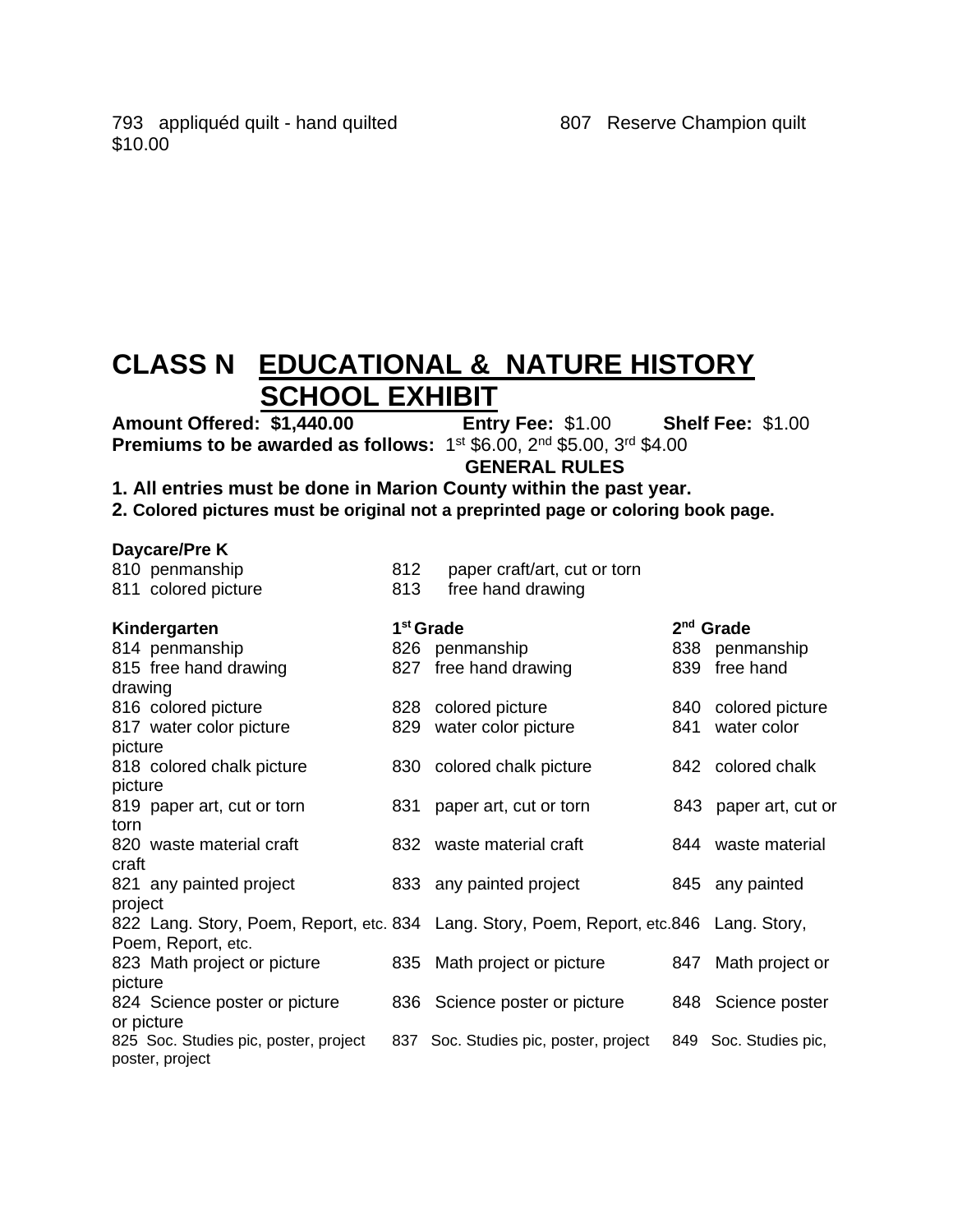| 3rd Grade |                                                          | 4 <sup>th</sup> Grade |                                                                                        | 5 <sup>th</sup> Grade |                       |
|-----------|----------------------------------------------------------|-----------------------|----------------------------------------------------------------------------------------|-----------------------|-----------------------|
|           | 850 penmanship                                           | 862                   | penmanship                                                                             |                       | 874 penmanship        |
|           | 851 free hand drawing                                    |                       | 863 free hand drawing                                                                  |                       | 875 free hand         |
| drawing   |                                                          |                       |                                                                                        |                       |                       |
|           | 852 colored picture                                      | 864                   | colored picture                                                                        | 876                   | colored picture       |
|           | 853 water color picture                                  | 865                   | water color picture                                                                    | 877                   | water color           |
| picture   |                                                          |                       |                                                                                        |                       |                       |
|           | 854 colored chalk                                        | 866                   | colored chalk                                                                          | 878                   | colored chalk         |
|           | 855 paper art, cut or torn                               | 867                   | paper art, cut or torn                                                                 | 879                   | paper art, cut or     |
| torn      |                                                          |                       |                                                                                        |                       |                       |
|           | 856 waste material crafts                                | 868                   | waste material crafts                                                                  | 880                   | waste material        |
| crafts    |                                                          |                       |                                                                                        |                       |                       |
|           | 857 any painted project                                  |                       | 869 any painted project                                                                | 881                   | any painted           |
| project   |                                                          |                       |                                                                                        |                       |                       |
|           |                                                          |                       | 858 Lang. Story, Poem, Report, etc.870 Lang. Story, Poem, Report, etc.882 Lang. Story, |                       |                       |
|           | Poem, Report, etc.                                       |                       |                                                                                        |                       |                       |
|           | 859 Math project or picture                              | 871                   | Math project or picture                                                                | 883                   | Math project or       |
| picture   |                                                          |                       |                                                                                        |                       |                       |
|           | 860 Science poster or picture                            |                       | 872 Science poster or picture                                                          |                       | 884 Science poster or |
| picture   |                                                          |                       |                                                                                        |                       |                       |
|           | 861 Soc. Studies pic. poster, project<br>poster, project | 873                   | Soc. Studies pic, poster, project                                                      |                       | 885 Soc. Studies pic, |

#### **6-8**

| Advanced Art Processes (any medium) |                                                                                                                                                                                                                                                                                                                                                                     | Advanced Art Processes (any         |  |  |
|-------------------------------------|---------------------------------------------------------------------------------------------------------------------------------------------------------------------------------------------------------------------------------------------------------------------------------------------------------------------------------------------------------------------|-------------------------------------|--|--|
|                                     |                                                                                                                                                                                                                                                                                                                                                                     |                                     |  |  |
|                                     | 896                                                                                                                                                                                                                                                                                                                                                                 | Landscape                           |  |  |
|                                     | 897                                                                                                                                                                                                                                                                                                                                                                 | Portrait                            |  |  |
|                                     | 898                                                                                                                                                                                                                                                                                                                                                                 | Abstract                            |  |  |
|                                     |                                                                                                                                                                                                                                                                                                                                                                     | 899 Still Life                      |  |  |
|                                     | 900                                                                                                                                                                                                                                                                                                                                                                 | Pencil drawing                      |  |  |
|                                     | 901                                                                                                                                                                                                                                                                                                                                                                 | waste material craft/art            |  |  |
|                                     | 902                                                                                                                                                                                                                                                                                                                                                                 | Art project not listed above        |  |  |
|                                     |                                                                                                                                                                                                                                                                                                                                                                     | 903 Language Story, Poem,           |  |  |
|                                     |                                                                                                                                                                                                                                                                                                                                                                     |                                     |  |  |
|                                     |                                                                                                                                                                                                                                                                                                                                                                     | 904 Science picture, poster,        |  |  |
|                                     |                                                                                                                                                                                                                                                                                                                                                                     |                                     |  |  |
|                                     |                                                                                                                                                                                                                                                                                                                                                                     | 905 Social studies picture, poster, |  |  |
|                                     |                                                                                                                                                                                                                                                                                                                                                                     |                                     |  |  |
|                                     |                                                                                                                                                                                                                                                                                                                                                                     |                                     |  |  |
|                                     | medium)<br>886 Landscape<br>887 Portrait<br>888 Abstract<br>889 Still Life<br>890 Pencil drawing<br>891 waste material craft/art<br>892 Art project not listed above<br>893 Language Story, Poem, Report, etc.<br>Report, etc.<br>894 Science picture, poster, project, experiment<br>project, experiment<br>895 Social studies picture, poster, project<br>project |                                     |  |  |

**High School** 

#### **CLASS N NATURE STUDY**

**Amount Offered: \$72.00 Entry Fee:** \$4.00 **Shelf Fee:** \$2.00 **Premiums to be awarded as follows:** 1st \$14.00, 2<sup>nd</sup> \$12.00, 3<sup>rd</sup> \$10.00 910 Nature Study/Hobby Display (6 or more) by man or woman 911 Nature Study/Hobby Display (6 or more) by girl or boy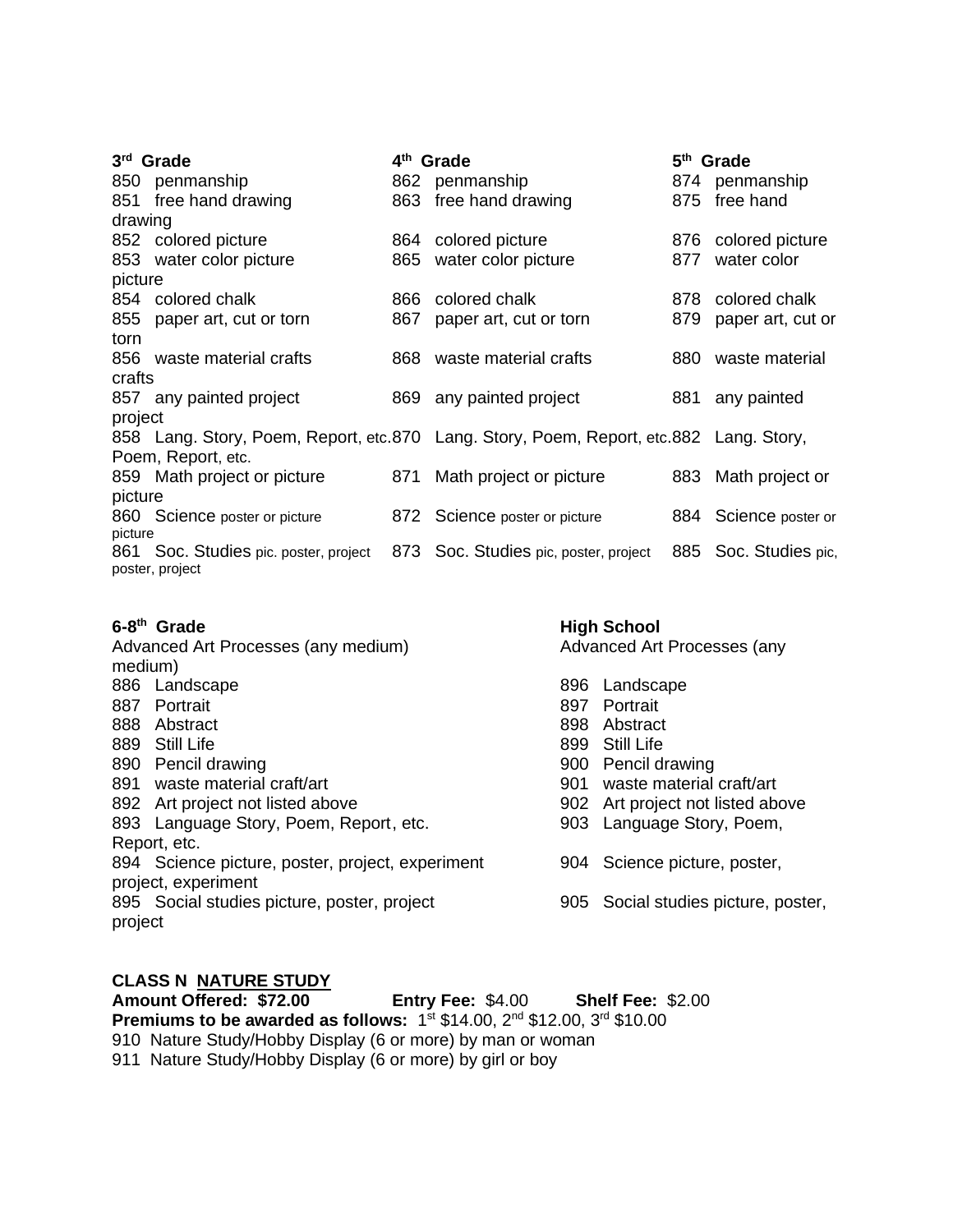### **CLASS O CULINARY CANNED GOODS**

**Amount Offered: \$1,065.00 Entry Fee:** \$1.00 **Shelf Fee:** \$1.00 **ALL IN-UNIFORM JARS AND STANDARD LIDS (NO ZINC LIDS) Premiums to be awarded as follows:** 1<sup>st</sup> \$6.00, 2<sup>nd</sup> \$5.00, 3<sup>rd</sup> \$4.00

#### **CANNED FRUIT**

- 925 Blackberries 929 Pears 926 Cherries 930 Juice 927 Apples 931 Applesauce 928 Peaches **CANNED VEGETABLES** 932 carrots 938 string green beans 933 corn 939 tomatoes 934 kraut 940 tomato juice 935 lima beans 941 yellow wax beans 936 peas 942 best collection of canned vegetables, 5 jars 937 soup/soup mixture **JELLY PINTS OR JELLY JARS (jelly is clear, contains no pulp)** 943 Apple 943 Grape 944 Blackberry 949 Peach 945 Cherry **950 Plum** 946 Crabapple 946 Crabapple 951 other berry
- 
- 
- 
- 

- 947 Strawberry 952 miscellaneous jelly
	-

#### **PRESERVES – PINTS OR JELLY JARS**

- 954 Cherry 958 Tomato
- 953 Blackberry 957 Strawberry
	-
- 955 Pear 959 Miscellaneous preserves
- 956 Raspberry

#### **JAMS, (jam contains pulp and bits of fruit) BUTTERS, AND HONEYS – PINTS OR JELLY JARS**

- 
- 
- 
- 
- 965 Strawberry Jam
	- **PICKLES**

- 960 Apple Butter 966 miscellaneous fruit jam
- 961 Crabapple Butter 1967 Marmalade, any kind
- 962 Plum Butter 368 Honey or Syrup
- 963 Blackberry Jam 969 Pear Honey
- 964 Raspberry Jam 970 Tomato

971 Bread & Butter Pickles 976 Miscellaneous pickles

972 Dill pickles 977 Pickled beets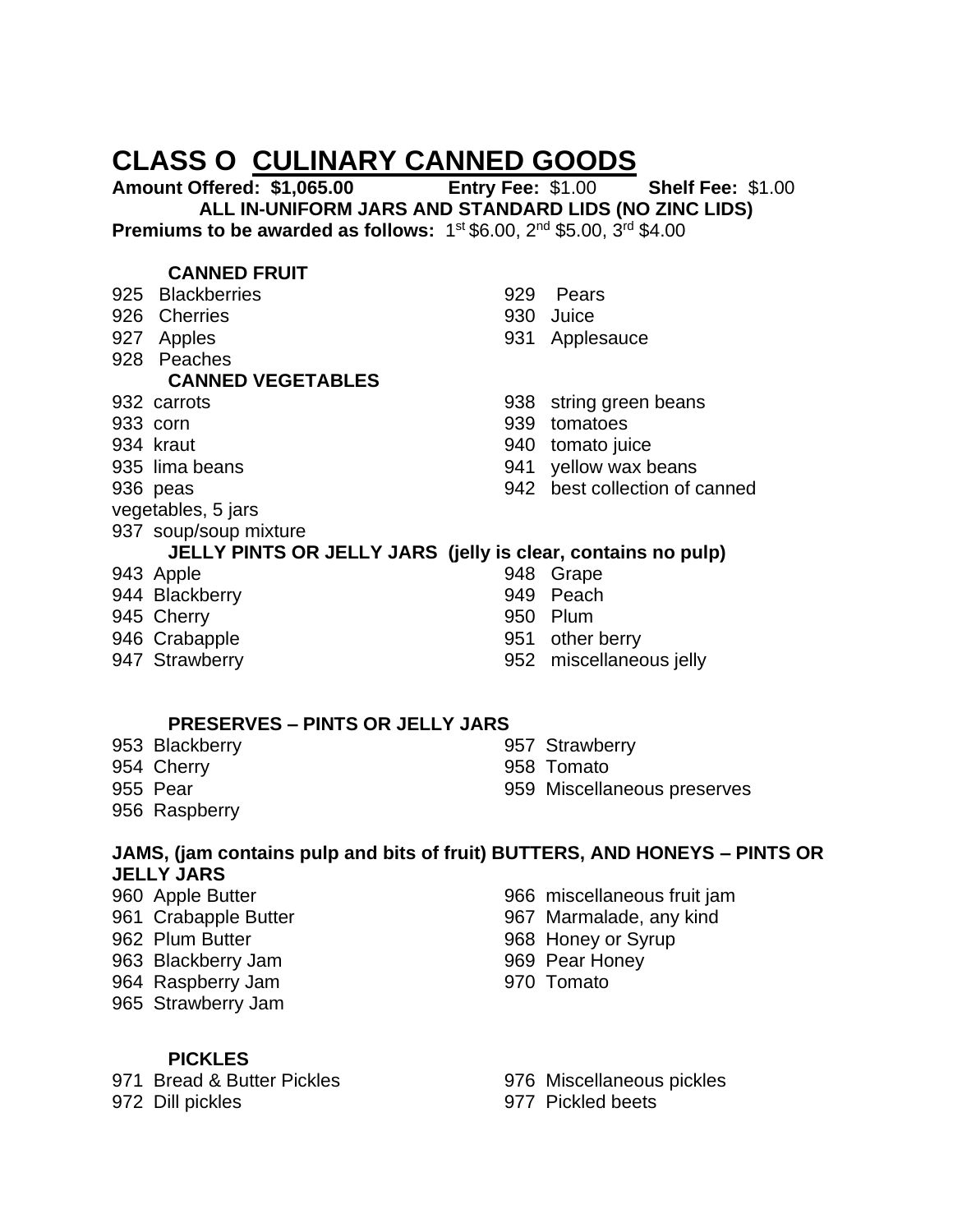- 973 Sweet pickles 978 Pickled okra
- 
- 975 Watermelon pickles

#### **RELISHES**

980 Corn 986 Salsa 981 Green tomato 987 Tomato catsup 982 Pepper 988 Barbeque sauce 983 Sweet pickle **1989** Chili sauce by individual

- 974 Hot pepper pickles 979 Pickled onions
	-
	-
	-
	-
- 984 Zucchini 990 Spaghetti sauce
- 985 Chow Chow 991 Largest number of canned goods

#### **DRY MIXES in glass jar (quart or pint) with recipe attached on 3" x 5" card**

|        | 992 Soup        |  |
|--------|-----------------|--|
| $\sim$ | $\sim$ - $\sim$ |  |

994 Cookies 993 Cake 995 Beverage

## **CLASS O BREADS & BAKED GOODS**

**Amount Offered: \$774.00 Entry Fee:** \$1.00 **Shelf Fee:** \$1.00 **Premiums to be awarded as follows:** 1<sup>st</sup> \$7.00, 2<sup>nd</sup> \$6.00, 3<sup>rd</sup> \$5.00 **STANDARD LOAF PAN - NO MIXES (exception class 1017) PLACE ON PAPER PLATE IN ZIPLOCK BAG**

#### **BREADS**

- plate 1005 misc. yeast bread
- 1000 banana bread 1006 misc. quick bread

1001 cornbread 1007 baking powder biscuits, 5 on

- 1002 machine baked bread 1008 white/wheat rolls, 5 on a plate
- 1003 wheat/white bread 1009 yeast doughnuts, 5 on plate
- 1004 zucchini bread 1010 cinnamon roll, 5 on plate

#### **CAKES - DISPLAY 5" X 5" OR 5" SLICE**

- 1011 decorative cupcakes, 5 on a plate 1018 devil's food cake
- 
- 
- 1014 angel food cake 1021 pound cake
- 1015 carrot, apple or spice cake 1022 white cake
- 
- 
- 1012 cupcakes, 5 on a plate 1019 chocolate cake, any kind
- 1013 decorative cake (whole) 1020 upside down cake, any kind
	-
	-
- 1016 coffee cake 1023 miscellaneous cake

1017 box cake mix – up – Use box cake as base but make additions to enhance the taste and appeal.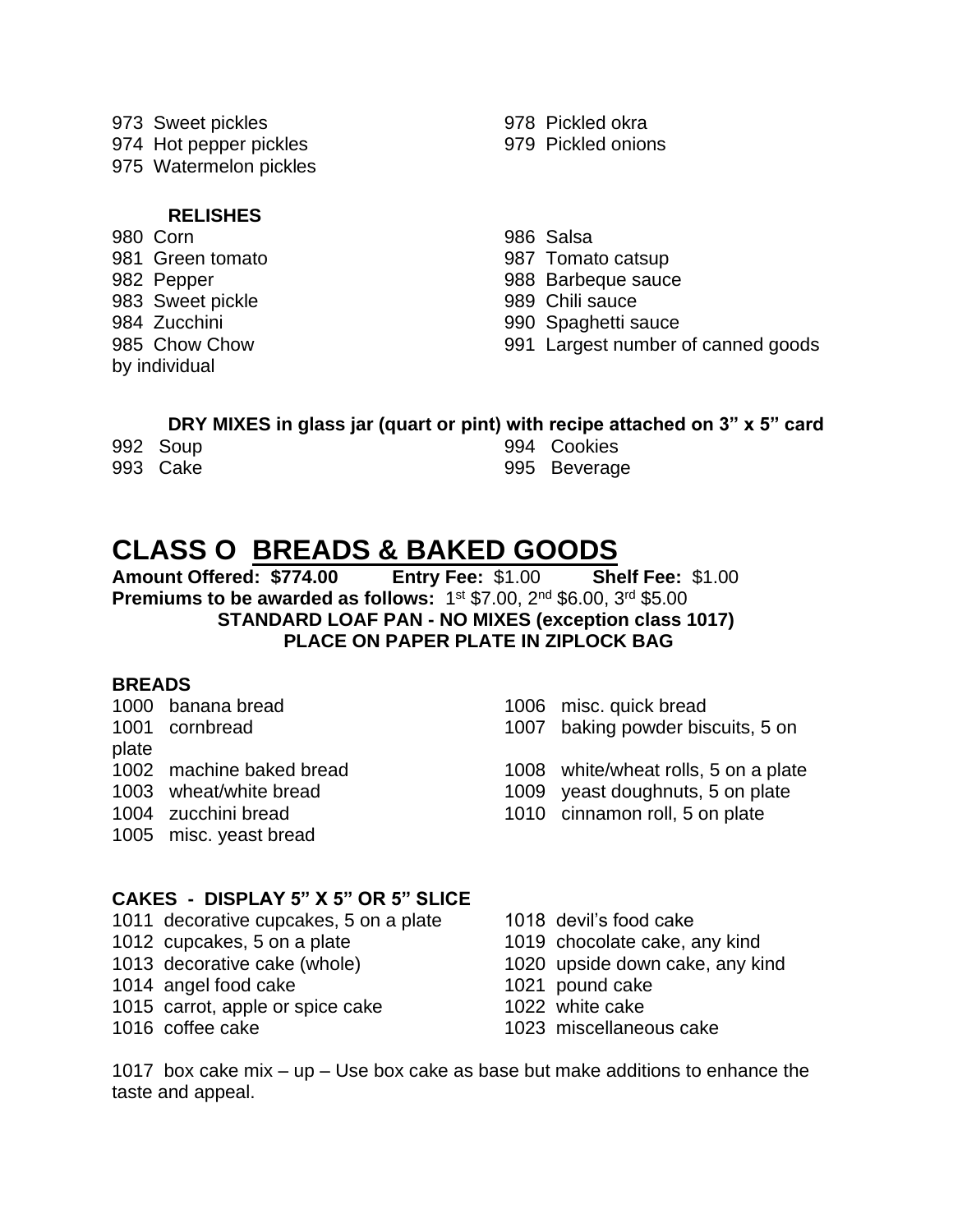All entries must be accompanied by the recipe on a 3" x 5" card and the box top from the cake mix.

#### **COOKIES & BROWNIES - 5 PER PLATE**

- 1024 brownies 1031 oatmeal cookies 1025 bar cookies 1032 peanut butter cookies 1026 chocolate chip cookies 1033 snickerdoodle cookies 1027 decorated cookies 1034 sugar cookies dozen 1030 no bake cookies
- -
	-
	-
- 1028 chocolate cookies 1035 crispy rice cereal treats
- 1029 ice box cookies 1036 best collection of cookies, 1

#### **CANDIES – 5 PER PLATE**

1038 Fudge 1038 Fudge 1041 mints

1037 Divinity 1040 molded candy

1039 Peanut Brittle 1042 miscellaneous candy

#### **PIES – DISPLAY 3" WEDGE**

1043 apple 1045 cherry 1047 miscellaneous pie 1044 blackberry 1046 peach 1048 Champion Baked Good \$10.00

### **CLASS P JUNIOR DEPARTMENT**

**Amount Offered: \$636.00 Entry Fee:** \$1.00 **No Shelf Fee OPEN TO ALL BOYS AND GIRLS OF MARION COUNTY, AGES 5-19 (INCLUSIVE)** *- ALL EXHIBITS MUST BE MADE BY BOY OR GIRL IN WHOSE NAME IT IS*

*ENTERED.* 

**Premiums to be awarded as follows:** 1<sup>st</sup> \$5.00, 2<sup>nd</sup> \$4.00 3<sup>rd</sup> \$3.00

#### **CLOTHING**

1050 blouse 1053 slacks 1052 dress

1051 skirt 1054 clothing article, age 12 and under

#### **HANDICRAFT**

clothespins 1056 Christmas decoration 1070 wood handicraft material

1055 wall hanging or plaque 1069 craft from popsicle/match sticks or

1057 paper art 1071 miniature structure – waste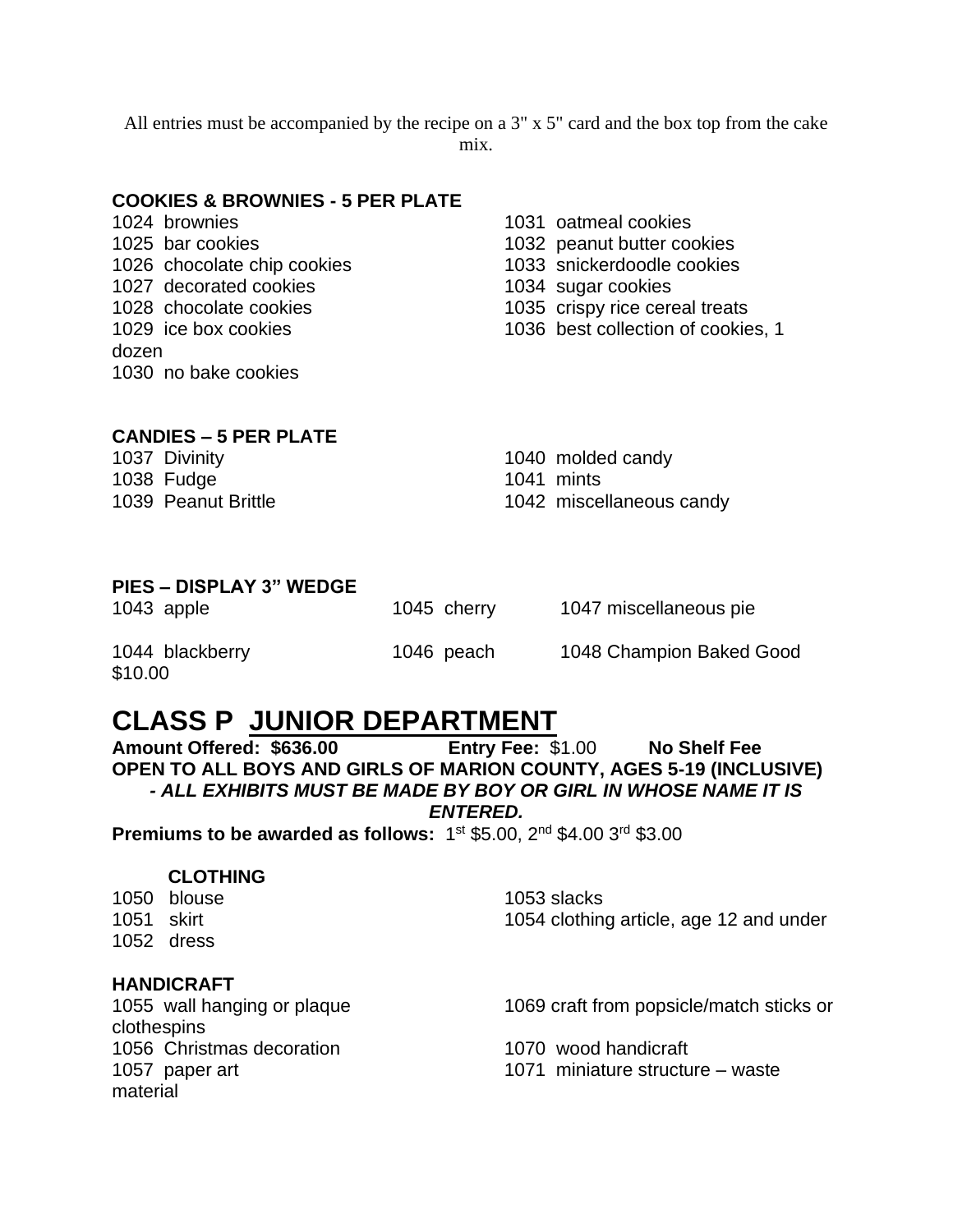|             | 1058 crocheted item<br>purchased kit     | 1072 Legos – age 9 and under,          |
|-------------|------------------------------------------|----------------------------------------|
|             | 1059 embroidered item                    | 1073 Legos - 10 and over, purchased    |
| kit         |                                          |                                        |
|             | 1060 painting on canvas                  | 1074 Legos – age 9 and under, original |
| design      |                                          |                                        |
|             | 1061 quilted item                        | 1075 Legos – age 10 and over, original |
| design      |                                          |                                        |
| 1062 pillow |                                          | 1076 models – airplanes, cars, etc.    |
|             | 1063 painted picture (other)             | 1077 miscellaneous handicraft, age 12  |
| and under   |                                          |                                        |
|             | 1064 chalkboard art/drawing or lettering | 1078 miscellaneous handicraft, age 13  |
| and over    |                                          |                                        |
|             |                                          |                                        |
|             | 1065 painted rock                        | 1079 hobby display, age 12 and under   |
|             | 1066 handmade doll                       | 1080 hobby display, age 13 and over    |
|             | 1067 floral arrangement (not fresh)      | 1081 scrapbook page, single or double  |
| - general   |                                          |                                        |
|             | 1068 item made from duct tape            | 1082 scrapbook page, single or double  |
|             |                                          |                                        |
|             |                                          |                                        |

#### **PHOTOGRAPHY**

| 1083 action               | 1086 architecture               |                  | 1089 humorous      |
|---------------------------|---------------------------------|------------------|--------------------|
| (not animal)              |                                 |                  |                    |
| 1084 agricultural subject | 1087 child's/children's picture |                  | 1090 humorous pet  |
| or animal                 |                                 |                  |                    |
| 1085 animals              | 1088 flowers                    |                  | 1091 nature/scenic |
|                           |                                 |                  | 1092 past Marion   |
|                           |                                 | Co. Fair picture |                    |

#### **FOODS – ALL ITEMS 5 PER PLATE**

| 1093 brownies                   |
|---------------------------------|
| 1094 bar cookies – not brownies |
| 1095 chocolate chip cookies     |
| 1096 oatmeal cookies            |
| 1097 peanut butter cookies      |

1098 sugar cookies 1099 miscellaneous cookies 1100 miscellaneous candy 1101 cinnamon rolls 1102 rolls

holiday/celebration

# **CLASS V-1 ANTIQUES & HOBBIES**<br>Amount Offered: \$1190.00.00 Entry Fee: \$1.00

**Amount Offered: \$1190.00.00 Entry Fee:** \$1.00 **Shelf Fee:** \$1.00 A SET IS TWO (2) ITEMS A COLLECTION IS MINIMUM OF SIX (6) WITH NO MAXIMUM, BUT MUST BE DISPLAYED WITHIN DIMENSION OF A DISPLAY BOX (NO HEIGHT REQUIREMENT). **Collection should be brought and displayed in appropriately sized box. Hobby collections do not have to be antique. Premiums to be awarded as follows:** 1<sup>st</sup> \$6.00, 2<sup>nd</sup> \$5.00, 3<sup>rd</sup> \$4.00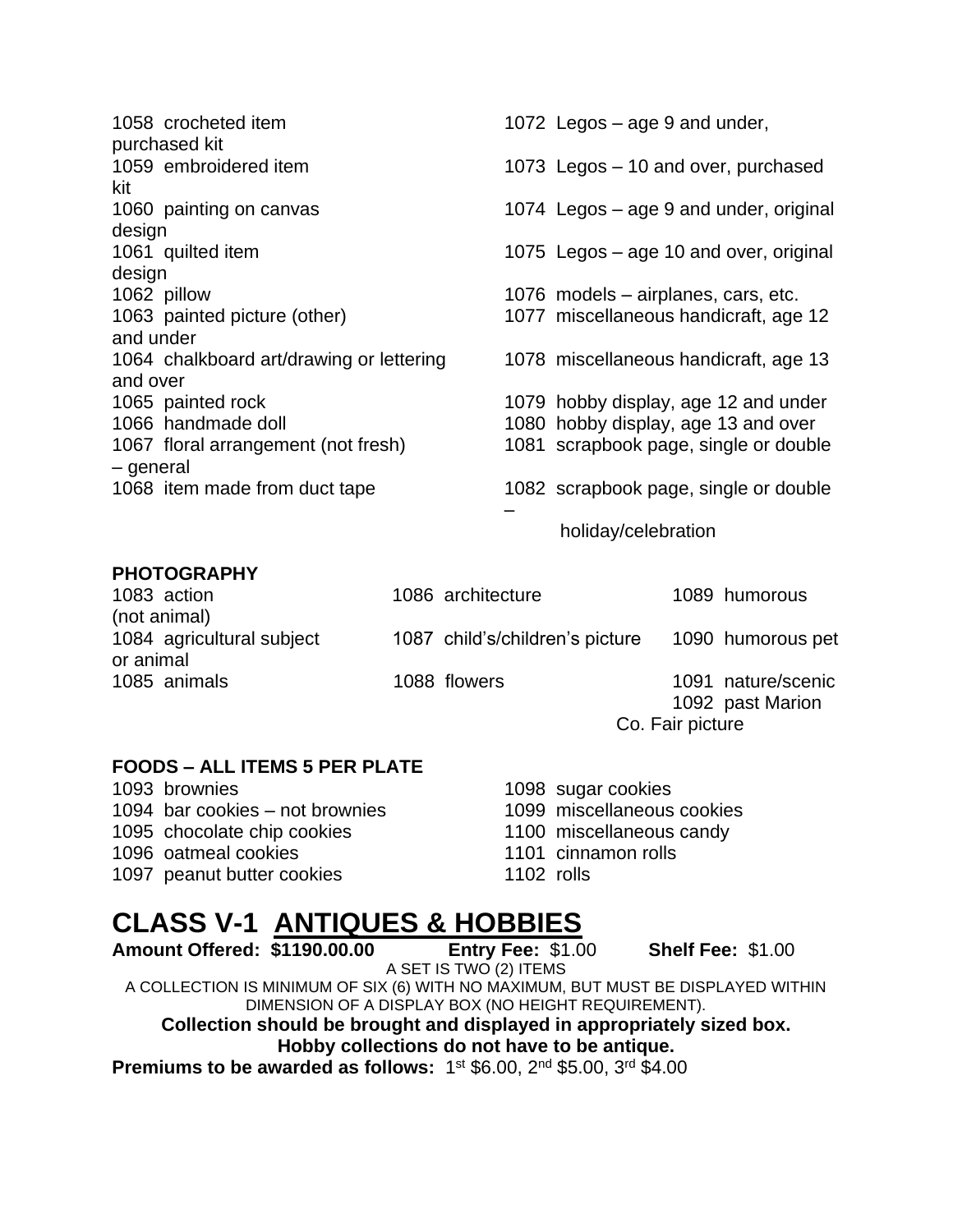#### **ANTIQUES ANTIQUES**

- collection of smaller items)
- 1112 children's book 1140 bank
- 1113 other book, magazine or newspaper 1141 doll
- 
- 1115 game (board, card, etc.) 1143 handbag
- 1116 Depression era glassware 1144 hand tool
- 1117 granite or enamelware, 1 piece 1145 jewelry (1 piece or set)
- 1118 planter or flower pot 1146 lady's hat
- 1119 other glassware 1147 lady's gloves
- 1120 most unusual vase 1148 music box
- 
- 1122 crock bowl 1150 toy
- 
- 1124 cream pitcher 1152 ink blotter
- 1125 teapot 1125 apron
- 
- 1127 cracker or cookie jar 1155 pocket watch
- 
- 
- 
- residents w/ names
- 1131 single set of salt and pepper shakers 1159 framed photo of Marion County subject
- 
- **County**
- 
- surrounding counties
- 
- 
- 
- 

- 1110 Bible 1138 article made of tin
- 1111 schoolbook 1139 Indian artifacts (1 larger item or
	-
	-
- 1114 comic book 1142 old housekeeping item
	-
	-
	-
	-
	-
	-
- 1121 crock/ crock jug 1149 silhouette pictures, 2 pieces
	-
- 1123 Pyrex set or item 1151 linens with decorative stitching
	-
	-
- 1126 wedding cake topper 1154 patriotic item or war memorabilia
	-
- 1128 perfume bottle 1156 seed or flour sack
- 1129 figurine 1157 license plate
- 1130 Doily 1158 family photo w/Marion Co.
	-
- 1132 toothpick holder 1160 commemorative item from Marion
- 1133 salt dip 1161 2 milk bottles from Marion Co. or
- 1134 sheet music 1162 Christmas decoration or ornament
- 1135 advertising sign 1163 accordion-style folded fan
- 1136 butter mold 1164 4-H memorabilia
- 1137 medicine bottle1165 Champion antique \$10.00

### **ANTIQUE OR HOBBY COLLECTIONS** – *MUST LABEL AS ANTIQUE OR*

#### *HOBBY*

1166 collection of antique advertising items 1176 collection of trading cards 1167 collection of antique calendar towels 1177 collection of salt and pepper shakers

- 1168 collection of antique fishing lures 1178 collection of dog tags
- 1169 collection of six antique canning jars 1179 collection of pressed pennies
- 1170 collection of antique military items 1180 collection of cereal box toys
- 
- buttons
- 
- 
- 
- 
- 
- 1171 collection of magnets 1181 collection of rocks or minerals
- 1172 collection of coins or currency 1182 collection of political or advertising